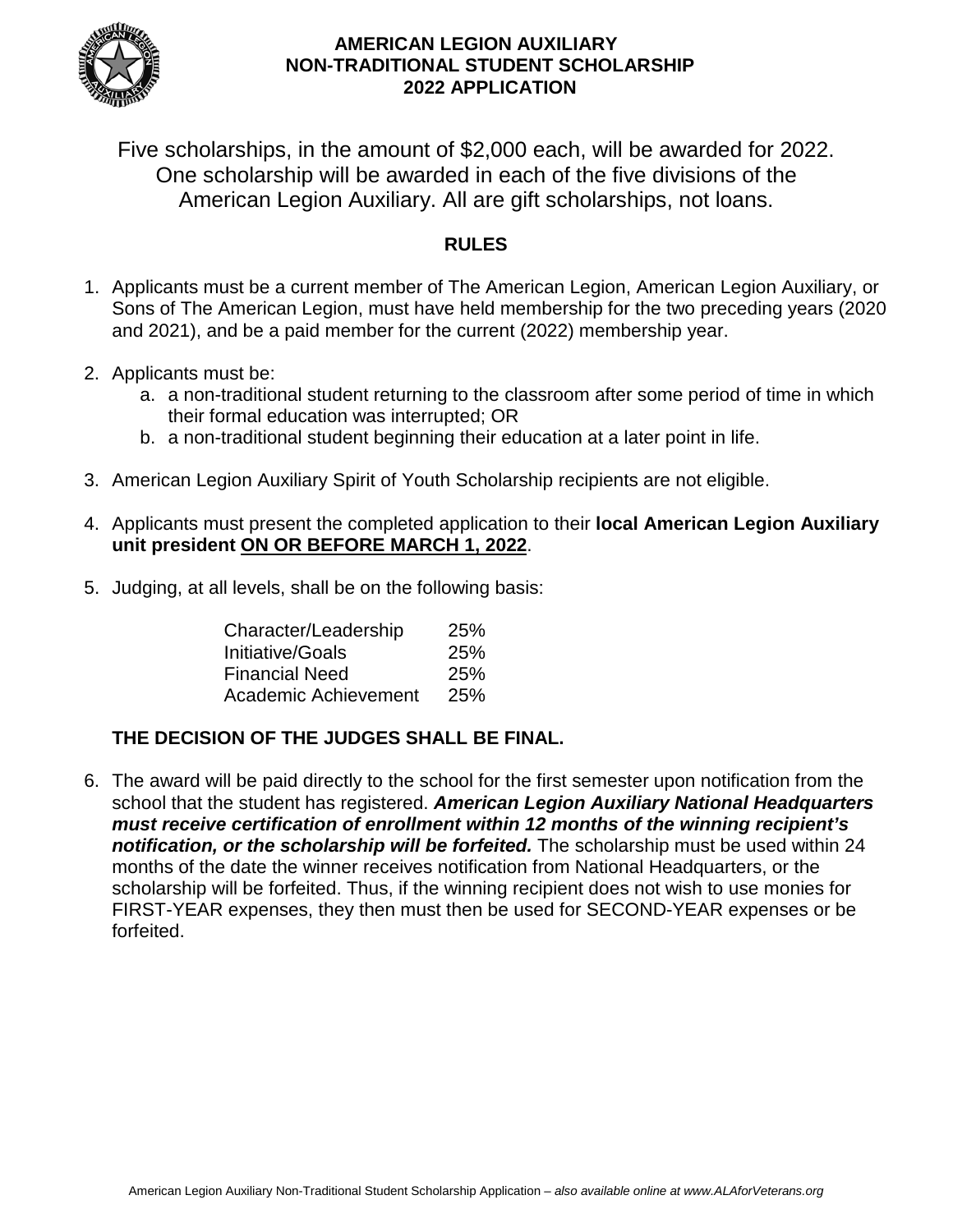

### **APPLICATION PACKET CHECKLIST**

Completed application packet for the Non-Traditional Student Scholarship.

 $\Box$  Applicant's certified high school or college transcript(s), or photocopy of the certified high school or college transcript(s).

 $\Box$  Applicant's work history, if applicable.

 $\Box$  A copy of the FAFSA (Free Application for Federal Student Aid) form, or a copy of the FAFSA Summary Report and Confirmation Page, or the FAFSA Student Aid Report (SAR).

Please be sure to attach all of the required materials to this application and submit the application and materials to the American Legion Auxiliary unit in in which your membership is recorded **NO LATER THAN MARCH 1, 2022.**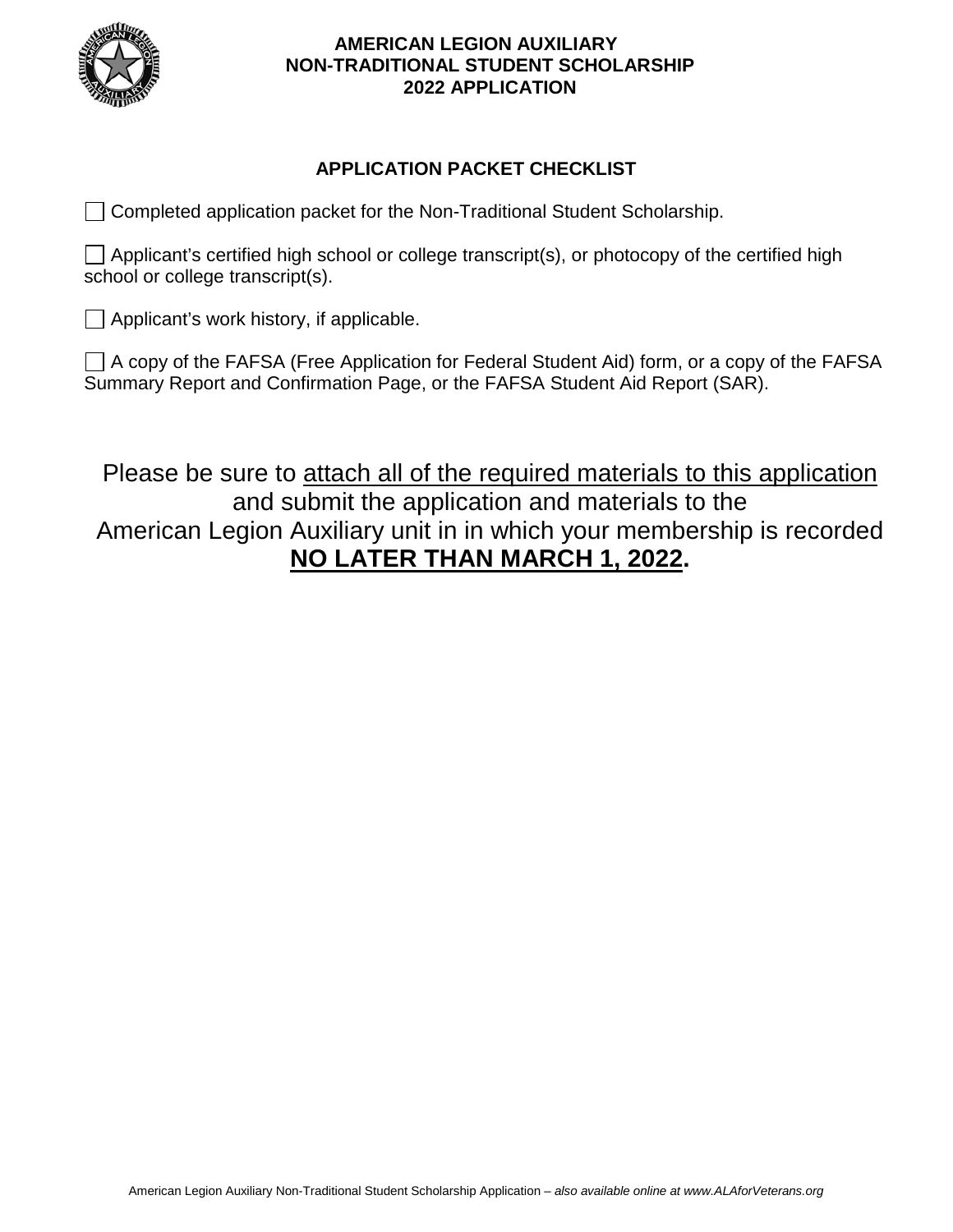

| Date of birth: <u>________________________________</u>                                                                       |                                |  |
|------------------------------------------------------------------------------------------------------------------------------|--------------------------------|--|
| I am a member in good standing of:<br>$\Box$ AMERICAN LEGION AUXILIARY<br>THE AMERICAN LEGION<br>SONS OF THE AMERICAN LEGION |                                |  |
| Name of veteran through whom applicant is eligible for membership:                                                           |                                |  |
|                                                                                                                              |                                |  |
|                                                                                                                              | (Post Adjutant/Unit Secretary) |  |
| <b>SCHOLASTIC INFORMATION</b>                                                                                                |                                |  |
| Date applicant graduated from high school:<br>Attach copy of high school transcripts (if graduated in the last 10 years).    |                                |  |
| Has applicant attended college? Last attended: ________<br>Attach copy of college transcripts.                               | (mo/yr)                        |  |

If it has been more than five years since applicant has attended school, submit work history.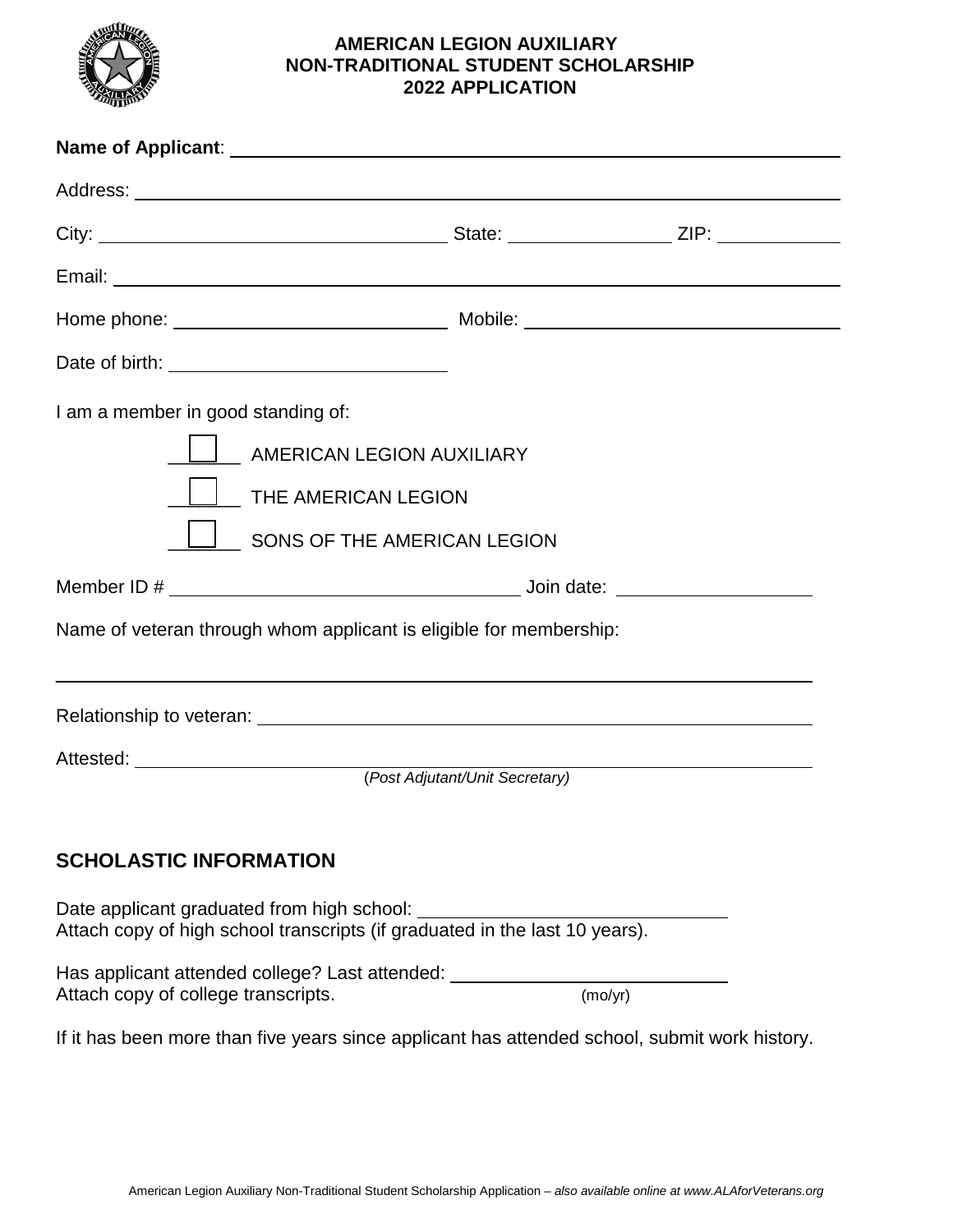

# **FINANCIAL INFORMATION**

Applicant's Adjusted Gross Income: \$ (AGI: Tax Forms 1010 on Line 31; 1040A on Line 6e; 1040EZ on Line 4.)

List support or income from any other sources:

Number of dependents:

Describe any circumstances that may affect your or your family's ability to provide for your college education (attach additional sheets if necessary).

\_\_\_\_\_\_\_\_\_\_\_\_\_\_\_\_\_\_\_\_\_\_\_\_\_\_\_\_\_\_\_\_\_\_\_\_\_\_\_\_\_\_\_\_\_\_\_\_\_\_\_\_\_\_\_\_\_\_\_\_\_\_\_\_\_\_\_\_\_\_\_\_\_\_\_\_\_\_\_\_\_\_\_\_\_\_\_\_\_ \_\_\_\_\_\_\_\_\_\_\_\_\_\_\_\_\_\_\_\_\_\_\_\_\_\_\_\_\_\_\_\_\_\_\_\_\_\_\_\_\_\_\_\_\_\_\_\_\_\_\_\_\_\_\_\_\_\_\_\_\_\_\_\_\_\_\_\_\_\_\_\_\_\_\_\_\_\_\_\_\_\_\_\_\_\_\_\_\_ \_\_\_\_\_\_\_\_\_\_\_\_\_\_\_\_\_\_\_\_\_\_\_\_\_\_\_\_\_\_\_\_\_\_\_\_\_\_\_\_\_\_\_\_\_\_\_\_\_\_\_\_\_\_\_\_\_\_\_\_\_\_\_\_\_\_\_\_\_\_\_\_\_\_\_\_\_\_\_\_\_\_\_\_\_\_\_\_\_ \_\_\_\_\_\_\_\_\_\_\_\_\_\_\_\_\_\_\_\_\_\_\_\_\_\_\_\_\_\_\_\_\_\_\_\_\_\_\_\_\_\_\_\_\_\_\_\_\_\_\_\_\_\_\_\_\_\_\_\_\_\_\_\_\_\_\_\_\_\_\_\_\_\_\_\_\_\_\_\_\_\_\_\_\_\_\_\_\_

\_\_\_\_\_\_\_\_\_\_\_\_\_\_\_\_\_\_\_\_\_\_\_\_\_\_\_\_\_\_\_\_\_\_\_\_\_\_\_\_\_\_\_\_\_\_\_\_\_\_\_\_\_\_\_\_\_\_\_\_\_\_\_\_\_\_\_\_\_\_\_\_\_\_\_\_\_\_\_\_\_\_\_\_\_\_\_\_\_ \_\_\_\_\_\_\_\_\_\_\_\_\_\_\_\_\_\_\_\_\_\_\_\_\_\_\_\_\_\_\_\_\_\_\_\_\_\_\_\_\_\_\_\_\_\_\_\_\_\_\_\_\_\_\_\_\_\_\_\_\_\_\_\_\_\_\_\_\_\_\_\_\_\_\_\_\_\_\_\_\_\_\_\_\_\_\_\_\_

# **CHARACTER/LEADERSHIP**

#### **Attach additional sheets if necessary**.

Describe your American Legion Family participation and any community service activities in which you have participated.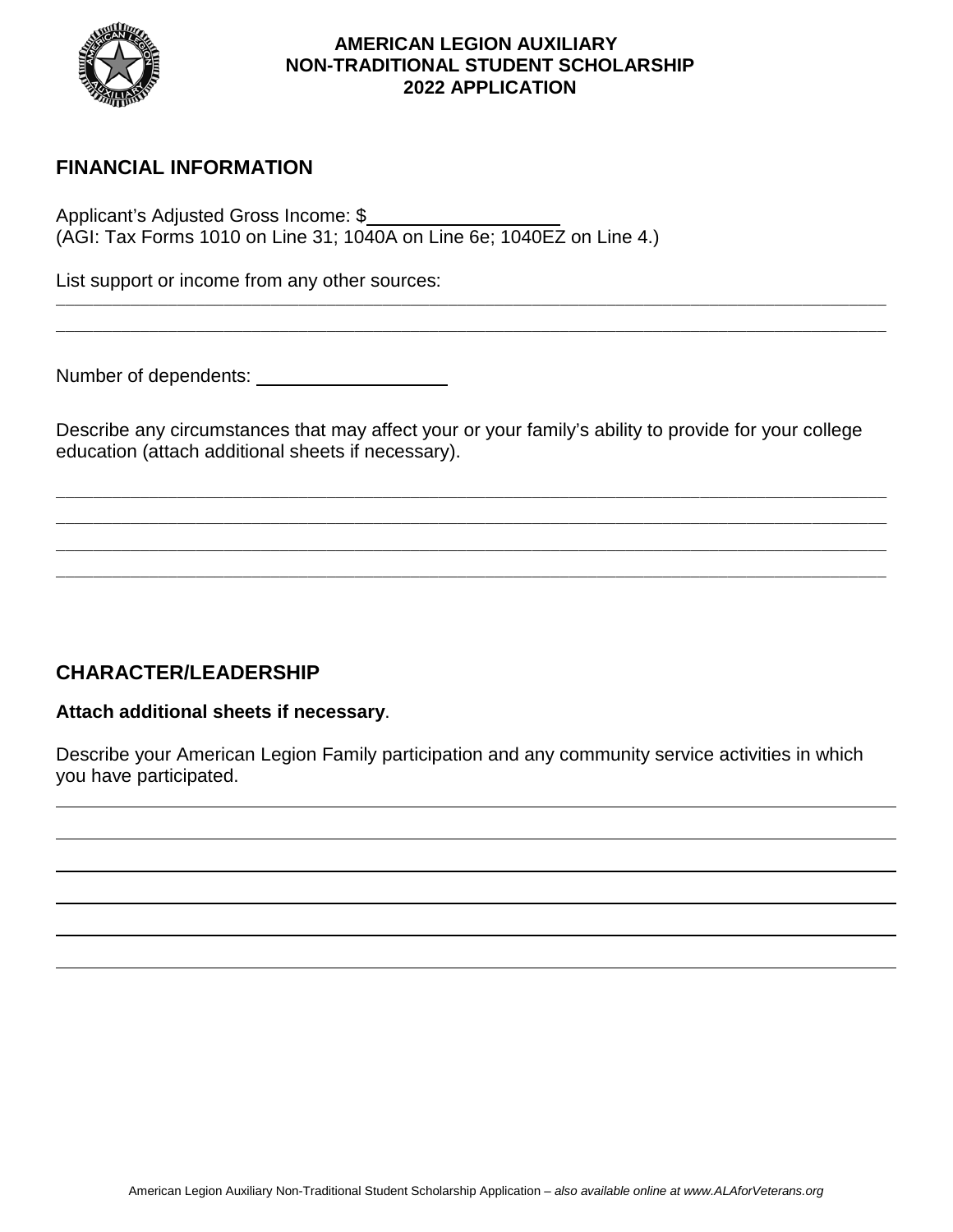

# **INITIATIVE/GOALS**

What major do you plan to pursue and why?

| What college or university do you plan to attend? Name: _________________________ |  |
|-----------------------------------------------------------------------------------|--|
|                                                                                   |  |
|                                                                                   |  |
|                                                                                   |  |
|                                                                                   |  |

*I understand that by signing this application, I agree that my name and likeness, and/or essay may be used for marketing purposes and in ALA media.*

 $\overline{a}$ 

*Print or Type Full Name Signature of Applicant*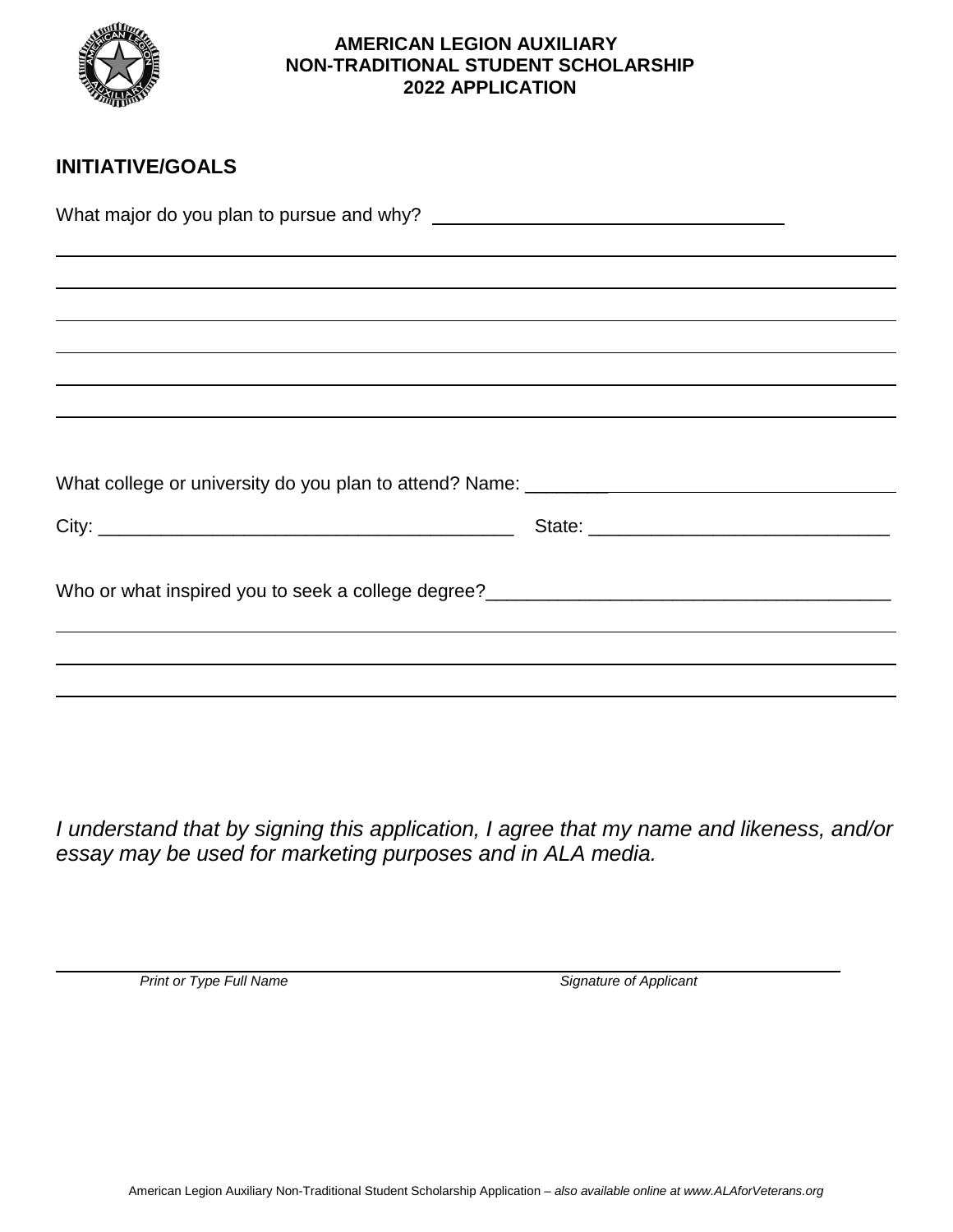

# **THIS PORTION TO BE COMPLETED BY THE SPONSORING ALA UNIT**

## **(PLEASE TYPE OR PRINT)**

EACH UNIT WILL BE RESPONSIBLE FOR VERIFYING ALL NECESSARY INFORMATION IN THE APPLICANT'S PACKET.

1. Judging, at all levels, shall be on the following basis:

| 25%        |
|------------|
| 25%        |
| <b>25%</b> |
| 25%        |
|            |

- 2. No unit may enter more than one candidate in the department competition.
- 3. The selected entry for each unit shall be certified by the American Legion Auxiliary unit president and unit secretary or unit Education Committee chair.
- 4. The selected entry for each unit should be forwarded to the department secretary for competition at the state level to be received **ON OR BEFORE MARCH 15, 2022.**
- 5. Participation in this scholarship program shall be on a voluntary basis in all units.

Date Application Received **Exercise 2006** Unit Name and Number Address City, State, ZIP

*Signature of Unit Secretary or Signature of Unit President Unit Education Committee Chair*